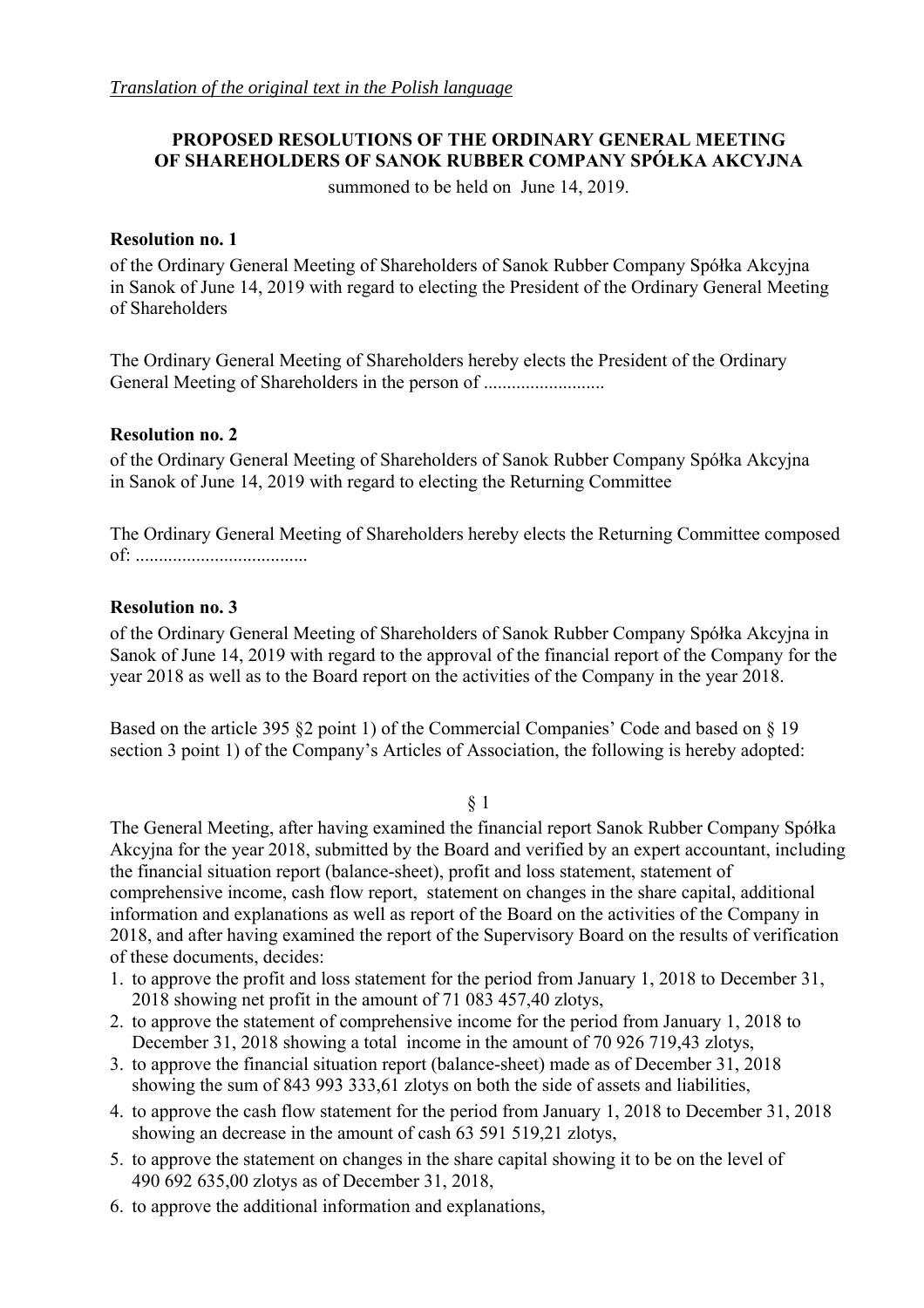7. to approve the report of the Board on the activities of the Sanok Rubber Company Spółka Akcyjna in the year 2018.

§ 2

The General Meeting obligates the Board of the Company to immediately submit the financial report for the year 2018 together with the report of the Board on the activities of the Company in the year 2018 and accompanied by the expert accountant opinion to the companies' register held at the National Court Register.

§ 3

The resolution shall come into effect on the date of its adoption.

## **Resolution no. 4**

of the Ordinary General Meeting of Shareholders of Sanok Rubber Company Spółka Akcyjna in Sanok of June 14, 2019 with regard to the approval of the consolidated financial report of the capital group Sanok Rubber Company for the year 2018 and of the report on the activities of the capital group in the year 2018.

Based on the article 63c section 4 of the Act of parliament dated September 29, 1994 with regard to the accountancy (Journal of Laws of 2016, Item 1047 as amended), the following is hereby adopted:

§ 1

The General Meeting, after having examined the consolidated financial report of the capital group Sanok Rubber Company, submitted by the Board and verified by an expert accountant, including the financial situation report (balance-sheet), profit and loss statement, consolidated statement of comprehensive income, cash flow report, statement on changes in the share capital, additional information and explanations as well as report of the Board of the dominant entity on the activities of the Capital Group in 2018, the group consisting of Sanok Rubber Company Spółka Akcyjna acting as the dominant entity and the following subsidiaries covered in the consolidated report:

- a) STOMIL SANOK DYSTRYBUCJA Limited Liability Company seated in Bogucin near Poznań,
- b) STOMET Limited Liability Company seated in Sanok,
- c) STOMIL Sanatorium & Tourism Limited Liability Company seated in Rymanów-Zdrój,
- d) Commercial and Service Enterprise STOMIL EAST Limited Liability Company seated in Sanok,
- e) Stomil Sanok Wiatka Joint Stock Company seated in Kirov (Russia),
- f) Stomil Sanok RUS Limited Liability Company seated in Moscow (Russia),
- g) Stomil Sanok BR Foreign Private Production Unitary Enterprise seated in Brest (Belarus),
- h) Stomil Sanok Ukraine Limited Liability Company seated in Równe (Ukraine),
- i) Sanok (Qingdao) Auto Parts Limited Liability Company seated in Jiaozhou (China),
- j) Rubber & Plastic Systems S.A.S seated in Villers-la-Montagne (France)
- k) Draftex Automotive GmbH seated in Grefrath (Germany)
- l) Qingdao Masters of Rubber and Plastic Co., Ltd seated in Jiaozhou (Chiny) decides:
- 1. approve the consolidated profit and loss statement for the period from January 1, 2018 to December 31, 2018 showing net profit in the amount of 64 449 thousand zlotys,
- 2. to approve the consolidated statement of comprehensive income for the period from January 1, 2018 to December 31, 2018 showing a total income in the amount of 63 264 thousand zlotys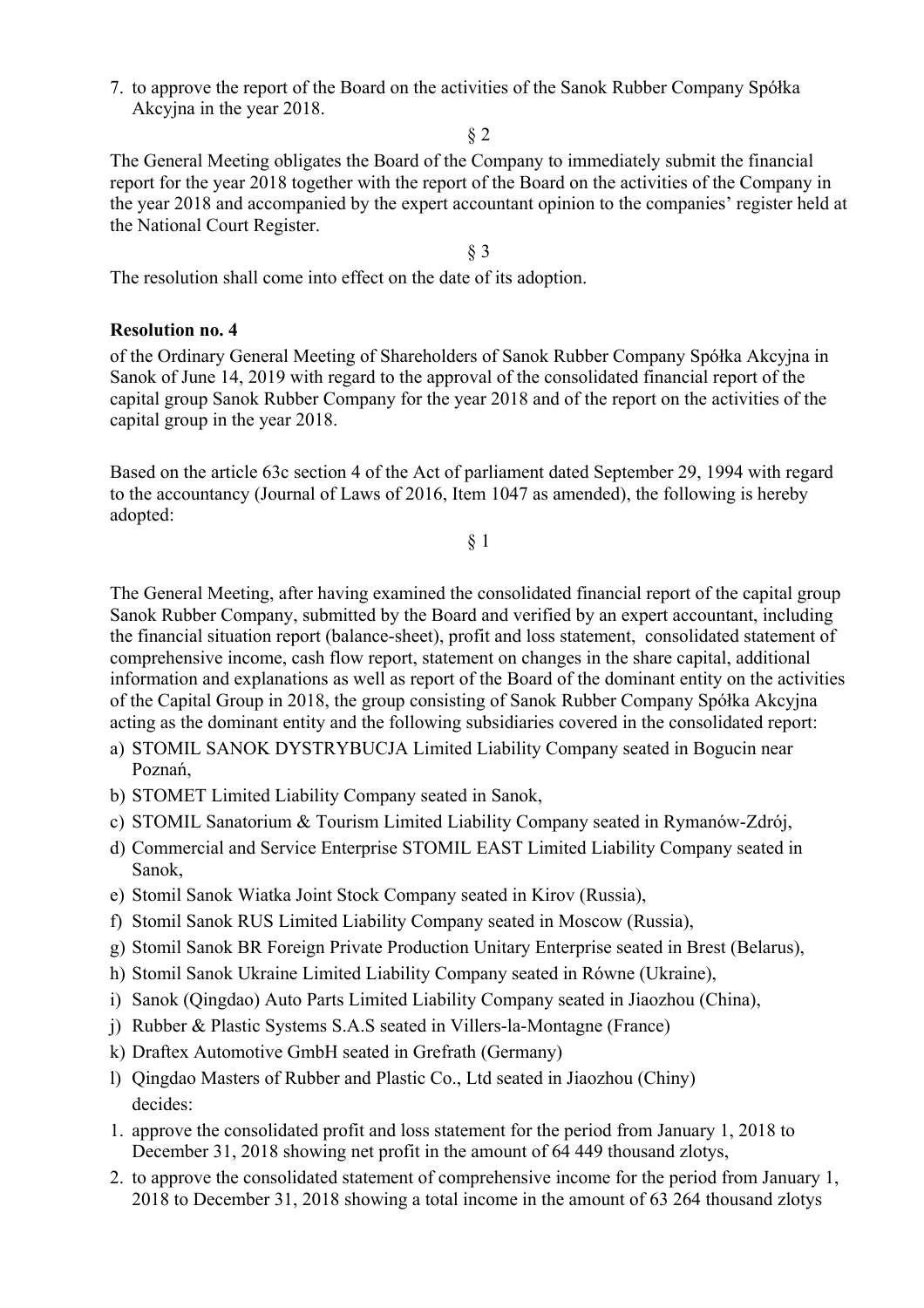- 3. to approve the consolidated financial situation report (balance-sheet) made as of December 31, 2018 showing the sum of 899 762 thousand zlotys on both the side of assets and liabilities,
- 4. to approve the consolidated cash flow report for the period from January 1, 2018 to December 31, 2018 showing an decrease in the amount of cash 63 707 thousand zlotys
- 5. to approve the consolidated statement of changes in the share capital showing it to be on the level of 452 726 thousand zlotys as of December 31, 2018,
- 6. to approve the additional information and explanations,
- 7. to approve the report of the Board on the activities of the Capital Group in the year 2017.

### § 2

The General Meeting obligates the Board of the Company to immediately submit the consolidated financial report for the year 2018 together with the report on the activities of the Capital Group in the year 2018 and accompanied by the expert accountant opinion to the companies' register held at the National Court Register.

§ 3

The resolution shall come into effect on the date of its adoption.

## **Resolution no. 5**

of the Ordinary General Meeting of Shareholders of Sanok Rubber Company Spółka Akcyjna in Sanok of June 14, 2019 with regard to the granting of the vote of acceptance to the President of the Board of the Company on performance of his duties in the year 2017.

Based on the article 395 §2 point 3) of the Commercial Companies' Code as well as §19 section 3 point 1) of the Company's Articles of Association, the following is hereby adopted:

§ 1

The General Meeting grants Mr Piotr Szamburski – the President of the Board of the Company – the vote of acceptance on performance of his duties in the year 2018.

#### § 2

The resolution shall come into effect on the date of its adoption.

#### **Resolution no. 6**

of the Ordinary General Meeting of Shareholders of Sanok Rubber Company Spółka Akcyjna in Sanok of June 14, 2019 with regard to the granting of the vote of acceptance to a Member of the Board of the Company on performance of his or her duties in the year 2018.

Based on the article 395 §2 point 3) of the Commercial Companies' Code as well as §19 section 3 point 1) of the Company's Articles of Association, the following is hereby adopted:

#### § 1

The General Meeting grants Mr. Piotr Dołęga – the Member of the Board of the Company – the vote of acceptance on performance of her duties in the year 2018.

§ 2

The resolution shall come into effect on the date of its adoption.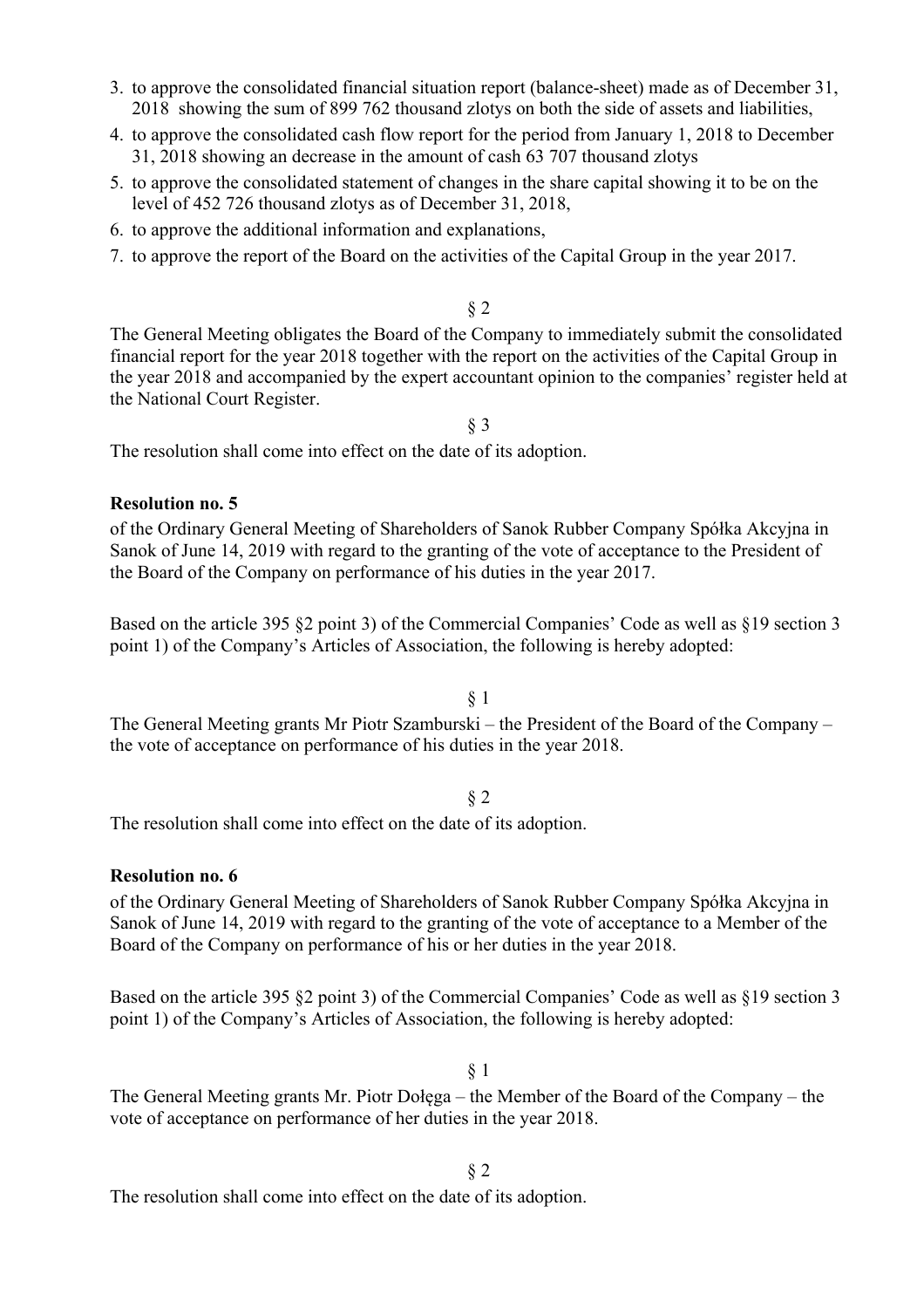## **Resolution no. 7**

of the Ordinary General Meeting of Shareholders of Sanok Rubber Company Spółka Akcyjna in Sanok of June 14, 2019 with regard to the granting of the vote of acceptance to a Member of the Board of the Company on performance of his or her duties in the year 2018.

Based on the article 395 §2 point 3) of the Commercial Companies' Code as well as §19 section 3 point 1) of the Company's Articles of Association, the following is hereby adopted:

§ 1 The General Meeting grants Mr. Rafał Grzybowski – the Member of the Board of the Company – the vote of acceptance on performance of her duties in the year 2018.

### § 2

The resolution shall come into effect on the date of its adoption.

## **Resolution no. 8**

of the Ordinary General Meeting of Shareholders of Sanok Rubber Company Spółka Akcyjna in Sanok of June 14, 2019 with regard to the granting of the vote of acceptance to a Member of the Board of the Company on performance of his or her duties in the year 2018.

Based on the article 395 §2 point 3) of the Commercial Companies' Code as well as §19 section 3 point 1) of the Company's Articles of Association, the following is hereby adopted:

## § 1

The General Meeting grants Mr. Marcin Saramak – the Member of the Board of the Company – the vote of acceptance on performance of his duties in the year 2018.

## § 2

The resolution shall come into effect on the date of its adoption.

## **Resolution no. 9**

of the Ordinary General Meeting of Shareholders of Sanok Rubber Company Spółka Akcyjna in Sanok of June 14, 2019 with regard to the granting of the vote of acceptance to the President of the Supervisory Board of the Company on performance of his duties in the year 2018.

Based on the article 395 §2 point 3) of the Commercial Companies' Code as well as §19 section 3 point 1) of the Company's Articles of Association, the following is hereby adopted:

## § 1

The General Meeting grants Mr. Marek Łęcki – the President of the Supervisory Board – the vote of acceptance on performance of his duties in the year 2018.

# § 2

The resolution shall come into effect on the date of its adoption.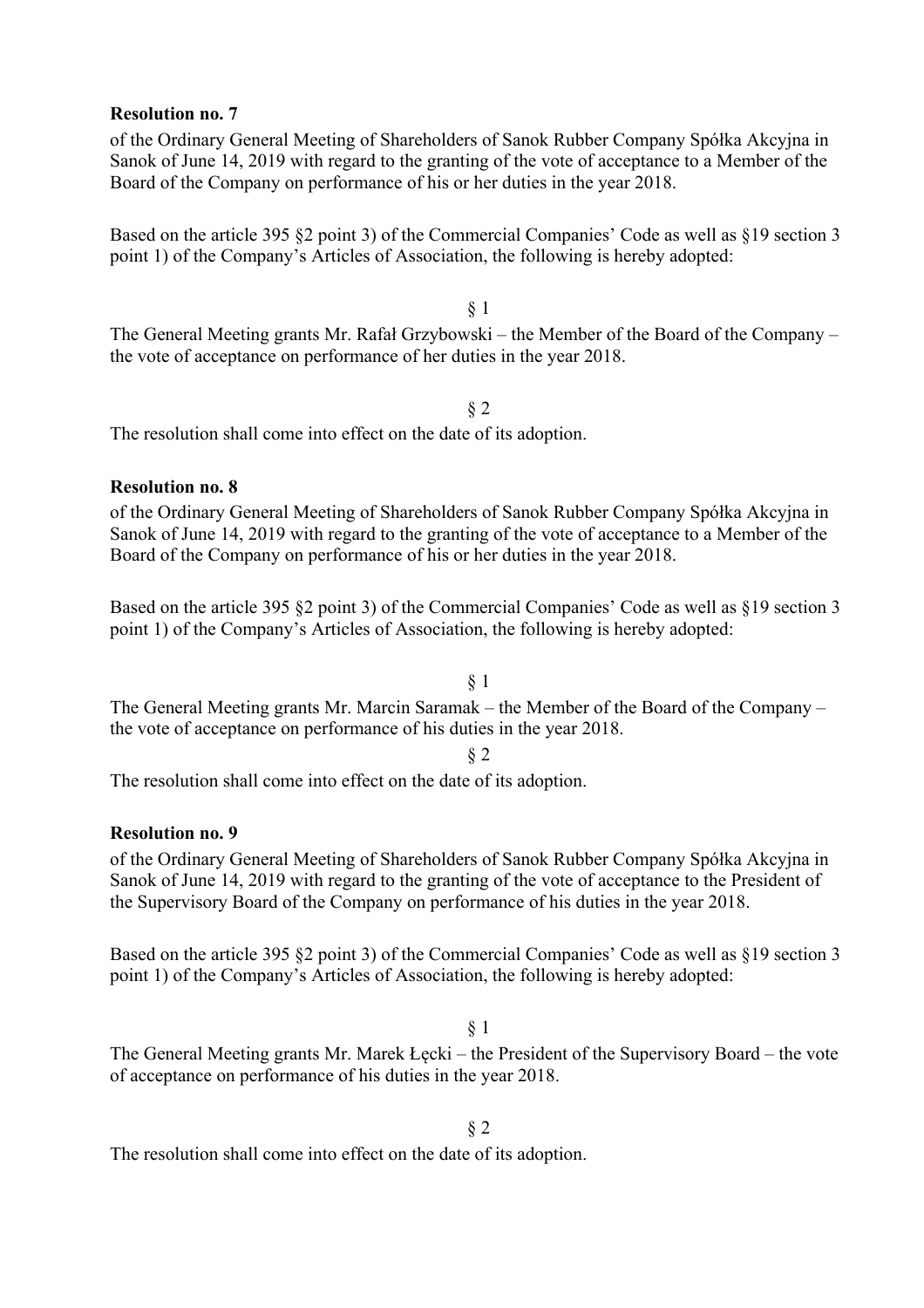### **Resolution no. 10**

of the Ordinary General Meeting of Shareholders of Sanok Rubber Company Spółka Akcyjna in Sanok, dated June 14, 2019 with regard to the granting of the vote of acceptance to the Vice President of the Supervisory Board of the Company on performance of his duties in the year 2018.

Based on the article 395 §2 point 3) of the Commercial Companies' Code as well as §19 section 3 point 1) of the Company's Articles of Association, the following is hereby adopted:

§ 1

The General Meeting grants Mr. Jacek Podgórski – the Vice President of the Supervisory Board of the Company – the vote of acceptance on performance of his duties in the year 2018.

§ 2

The resolution shall come into effect on the date of its adoption.

## **Resolution no. 11**

of the Ordinary General Meeting of Shareholders of Sanok Rubber Company Spółka Akcyjna in Sanok, dated June 14, 2019 with regard to the granting of the vote of acceptance to a Member of the Supervisory Board of the Company on performance of his or her duties in the year 2018.

Based on the article 395 §2 point 3) of the Commercial Companies' Code as well as §19 section 3 point 1) of the Company's Articles of Association, the following is hereby adopted:

## § 1

The General Meeting grants Mrs. Zofia Dzik – the Member of the Supervisory Board of the Company – the vote of acceptance on performance of her duties in the year 2018.

§ 2

The resolution shall come into effect on the date of its adoption.

## **Resolution no. 12**

of the Ordinary General Meeting of Shareholders of Sanok Rubber Company Spółka Akcyjna in Sanok, dated June 14, 2019 with regard to the granting of the vote of acceptance to a Member of the Supervisory Board of the Company on performance of his or her duties in the year 2018.

Based on the article 395 §2 point 3) of the Commercial Companies' Code as well as §19 section 3 point 1) of the Company's Articles of Association, the following is hereby adopted:

## § 1

The General Meeting grants Mr. Artur Gabor – the Member of the Supervisory Board of the Company – the vote of acceptance on performance of his duties in the year 2018.

§ 2

The resolution shall come into effect on the date of its adoption.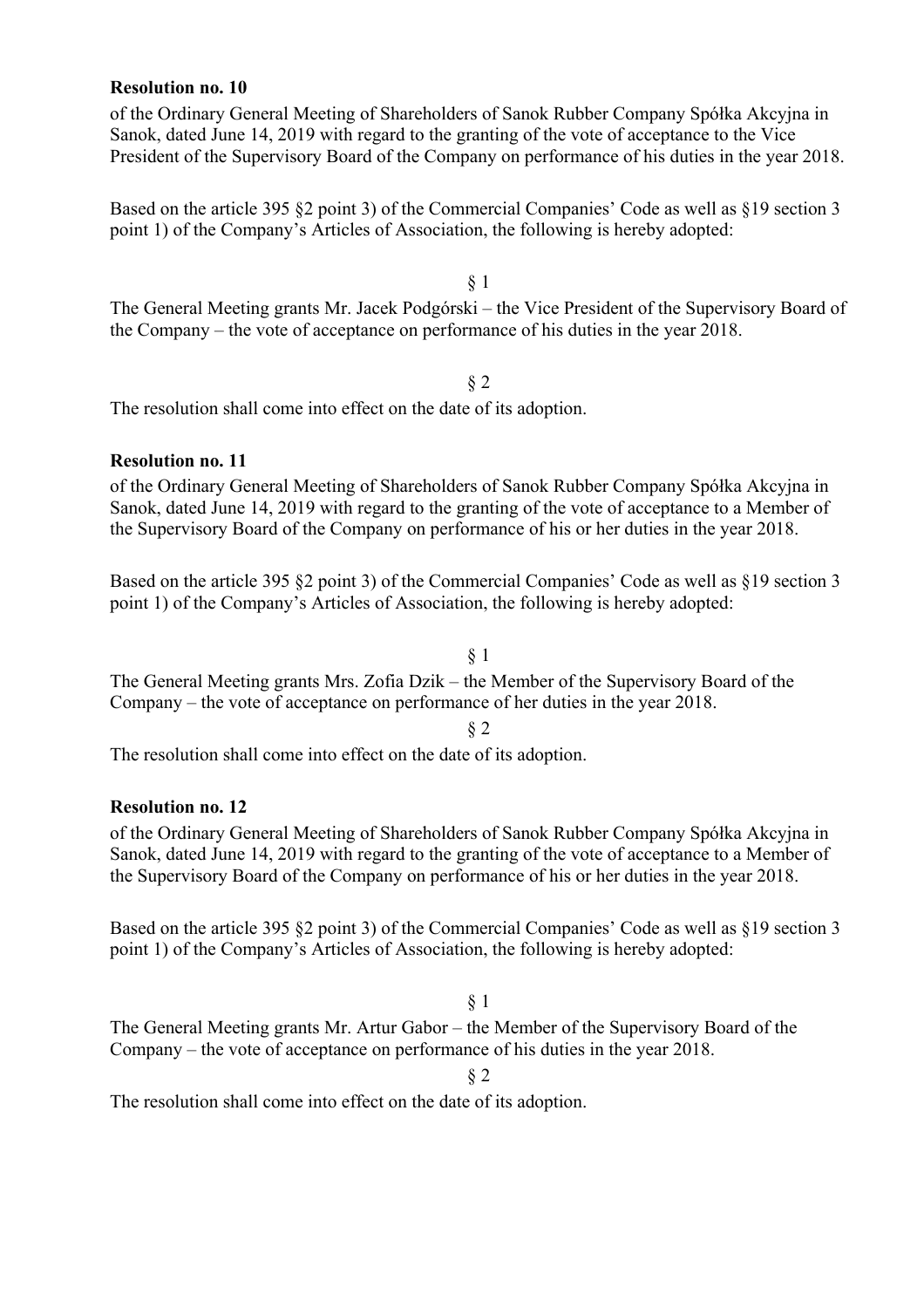## **Resolution no. 13**

of the Ordinary General Meeting of Shareholders of Sanok Rubber Company Spółka Akcyjna in Sanok, dated June 14, 2019 with regard to the granting of the vote of acceptance to a Member of the Supervisory Board of the Company on performance of his or her duties in the year 2018.

Based on the article 395 §2 point 3) of the Commercial Companies' Code as well as §19 section 3 point 1) of the Company's Articles of Association, the following is hereby adopted:

§ 1 The General Meeting grants Mrs. Marta Rudnicka – the Member of the Supervisory Board of the Company – the vote of acceptance on performance of her duties in the year 2018.

§ 2

The resolution shall come into effect on the date of its adoption.

## **Resolution no. 14**

of the Ordinary General Meeting of Shareholders of Sanok Rubber Company Spółka Akcyjna in Sanok, dated June 14, 2019 with regard to the granting of the vote of acceptance to a Member of the Supervisory Board of the Company on performance of his or her duties in the year 2018.

Based on the article 395 §2 point 3) of the Commercial Companies' Code as well as §19 section 3 point 1) of the Company's Articles of Association, the following is hereby adopted:

§ 1

The General Meeting grants Mr. Grzegorz Stulgis – the Member of the Supervisory Board of the Company – the vote of acceptance on performance of his duties in the year 2018.

§ 2

The resolution shall come into effect on the date of its adoption.

# **Resolution no. 15**

of the Ordinary General Meeting of Shareholders of Sanok Rubber Company Spółka Akcyjna in Sanok, dated June 14, 2019 with regard to the granting of the vote of acceptance to a Member of the Supervisory Board of the Company on performance of his or her duties in the year 2018.

Based on the article 395 §2 point 3) of the Commercial Companies' Code as well as §19 section 3 point 1) of the Company's Articles of Association, the following is hereby adopted:

§ 1

The General Meeting grants Mr. Jan Woźniak – the Member of the Supervisory Board of the Company – the vote of acceptance on performance of his duties in the year 2018.

§ 2

The resolution shall come into effect on the date of its adoption.

## **Resolution no. 16**

of the Ordinary General Meeting of Shareholders of Sanok Rubber Company Spółka Akcyjna in Sanok of June 14, 2019 with regard to the granting of the vote of acceptance to the President of the Supervisory Board of the Company on performance of his duties in the year 2018.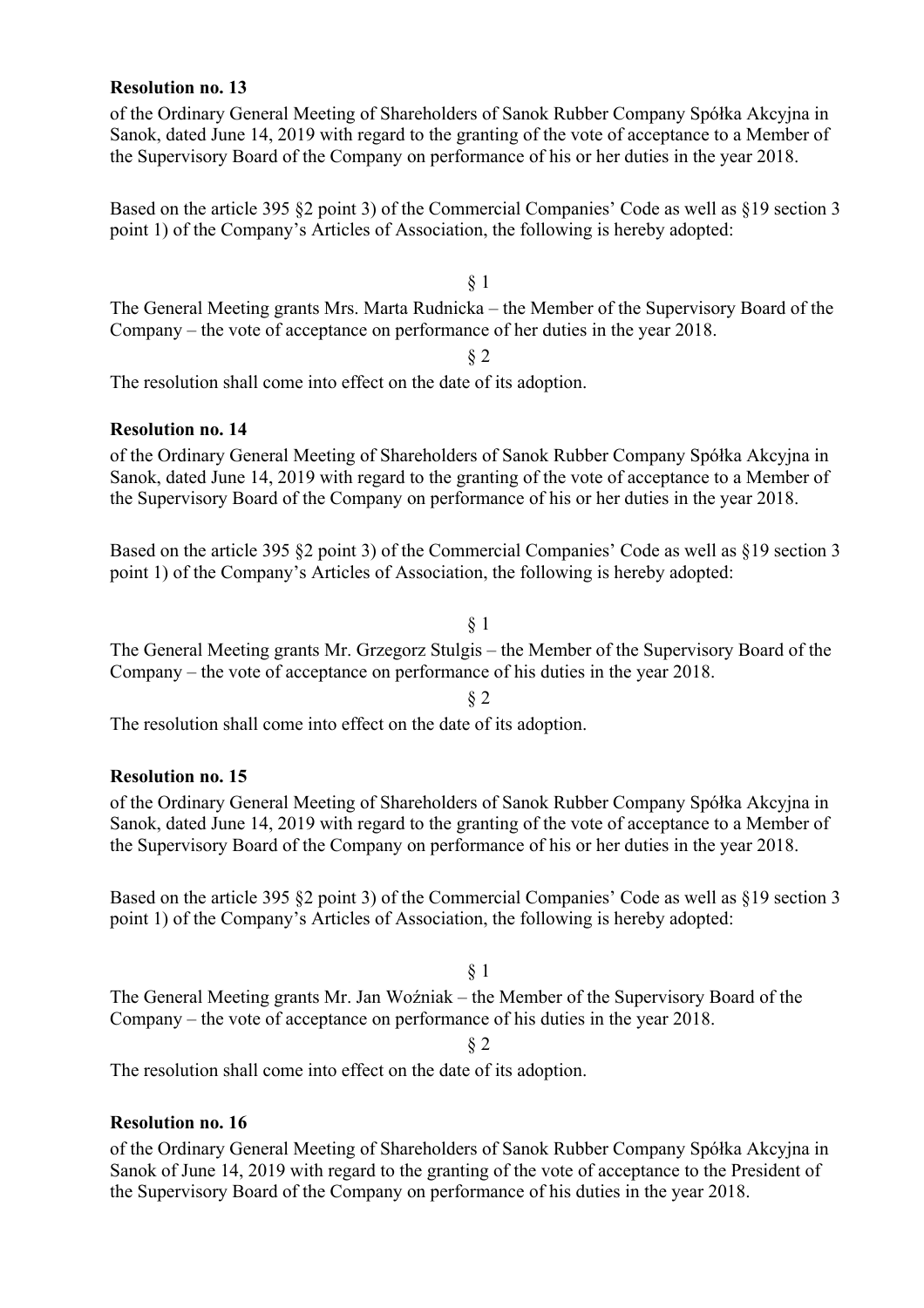Based on the article 395 §2 point 3) of the Commercial Companies' Code as well as §19 section 3 point 1) of the Company's Articles of Association, the following is hereby adopted:

§ 1

The General Meeting grants Mr. Jerzy Gabrielczyk – the President of the Board of the Company till 27 July 2018 – the vote of acceptance on performance of his duties in the year 2018.

The resolution shall come into effect on the date of its adoption.

## **Resolution no. 17**

of the Ordinary General Meeting of Shareholders of Sanok Rubber Company Spółka Akcyjna in Sanok of June 14, 2019 with regard to the granting of the vote of acceptance to the President of the Supervisory Board of the Company on performance of his duties in the year 2018.

Based on the article 395 §2 point 3) of the Commercial Companies' Code as well as §19 section 3 point 1) of the Company's Articles of Association, the following is hereby adopted:

§ 1

The General Meeting grants Mr. Karol Żbikowski – the Member of the Board of the Company till 27 July 2018 – the vote of acceptance on performance of his duties in the year 2018.

## § 2

The resolution shall come into effect on the date of its adoption.

## **Resolution no. 18**

of the Ordinary General Meeting of Shareholders of Sanok Rubber Company Spółka Akcyjna in Sanok, dated June 14, 2019 with regard to the split of the clear profit shown in the financial report Sanok Rubber Company Spółka Akcyjna for the year 2018

Based on the article 395 §2 point 2) of the Commercial Companies' Code as well as §19 section 3 point 2) of the Company's Articles of Association, the following is hereby adopted:

§ 1

The General Meeting, after having examined the motion of the Board with regard to the split of the clear profit shown in the financial report of Sanok Rubber Company Spółka Akcyjna for the year 2018 and after having examined the report of the Supervisory Board on the results of verification of this motion, decides to split the clear profit for the year 2018 in the amount 71 083 457,40 zlotys in the following way:

- 1. the amount of 26 881 922,00 zlotys is to be assigned for distribution among shareholders in the form of dividend, however:
	- a) the amount of dividend per single share: 1,00 zlotys,
	- b) the date of dividend: July 3, 2019
	- c) the date of payment of dividend: July 10, 2019
- 2. the amount of 44 201 535,40 zlotys is to be assigned for supplementary capital of the Company.

§ 2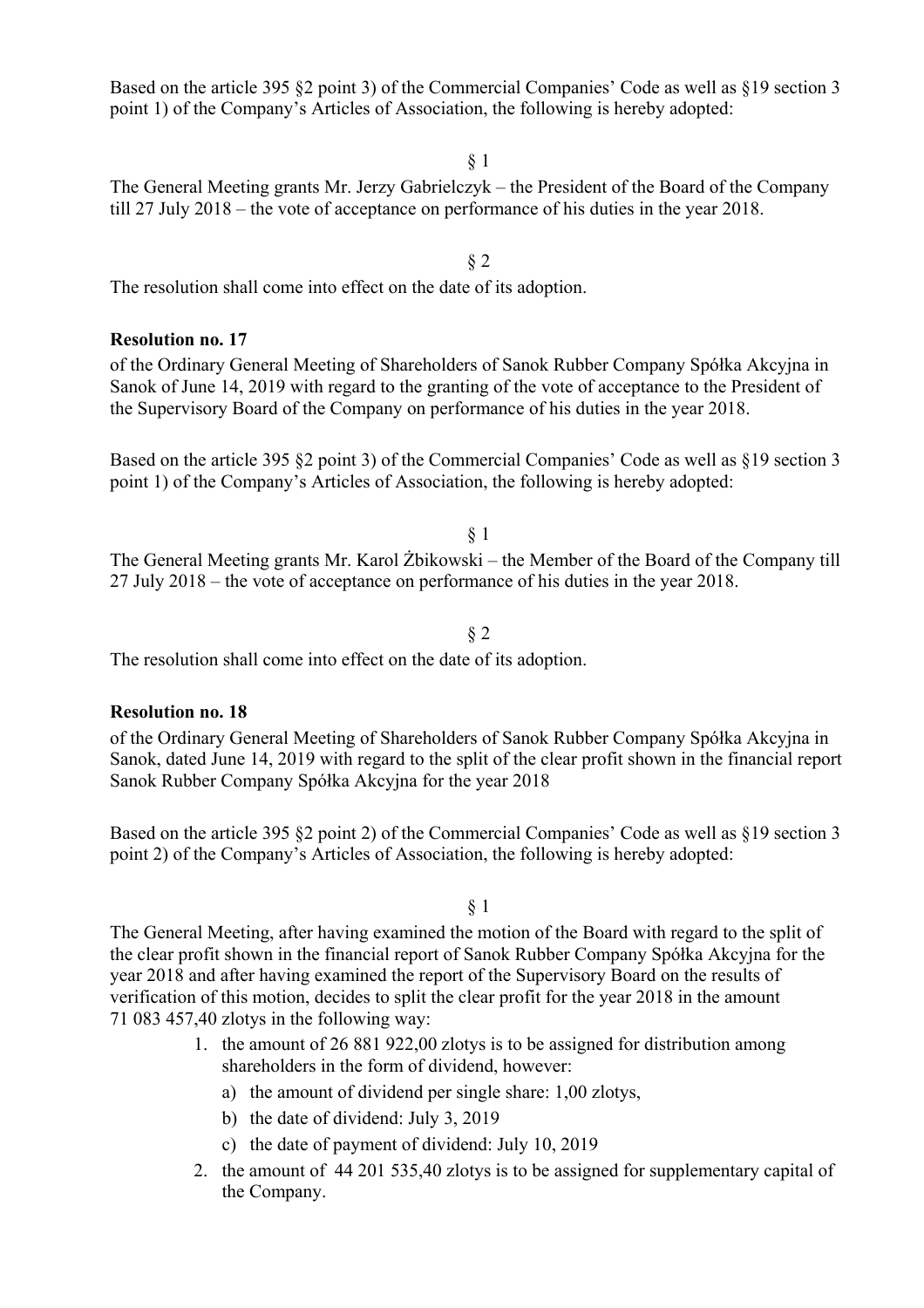§ 2

The General Meeting obligates the Board of the Company to immediately submit a copy of this resolution to the companies' register held at the National Court Register.

#### § 3

The resolution shall come into effect on the date of its adoption.

#### **Resolution no. 19**

of the Ordinary General Meeting of Shareholders of Sanok Rubber Company Spółka Akcyjna in Sanok, dated June 14, 2019 with regard to appointment of the Member of the Supervisory Board

Based on §20 section 2 and section 5 of the Company's Articles of Association, the following is hereby adopted:

§1 As of 14 June 2019 the Ordinary General Meeting appoints …………………… as Member of the Supervisory Board.

§2 Appointment takes place for a period of common three-year tenure of Members of Supervisory Board appointed by the Ordinary General Meeting of Shareholders on June 27, 2018.

§3

The resolution shall come into effect on the date of its adoption.

*Statement of reasons for draft Resolutions No. 19: Adoption of resolutions concerning the appointment of the members of the Company's Supervisory Board is to supplement the composition of the Supervisory Board in relation to the resignation submitted by a member of the Supervisory Board.* 

## **Resolution no. 20**

of the Ordinary General Meeting of Shareholders of Sanok Rubber Company Spółka Akcyjna in Sanok, dated June 14, 2019 with regard amendments to the Company's Articles of Association and authorization the Supervisory Board to define a uniform text of the Articles of Association.

Under Art. 430 §§ 1 and 5 of the Polish Commercial Companies Code, it is adopted as follows:

In the Company's Articles of Association is amended as follows:

in §7 sec. 1 p.65) the dot is replaced by a comma and point 66 is added with the following content: "66) Activities of other transport agencies (PKD 52.29.C)"

§1

§2

The Supervisory Board of the Company is authorized to determine the uniform text of the Articles of Association of the Company, taking into account the changes introduced to the Statute by this resolution of the Ordinary General Meeting of Shareholders.

§3

The Ordinary General Meeting of Shareholders obliges The Board of the Company to immediate notification of changes in the Company Statute, resulting from this resolution into the register of companies of the National Court Register.